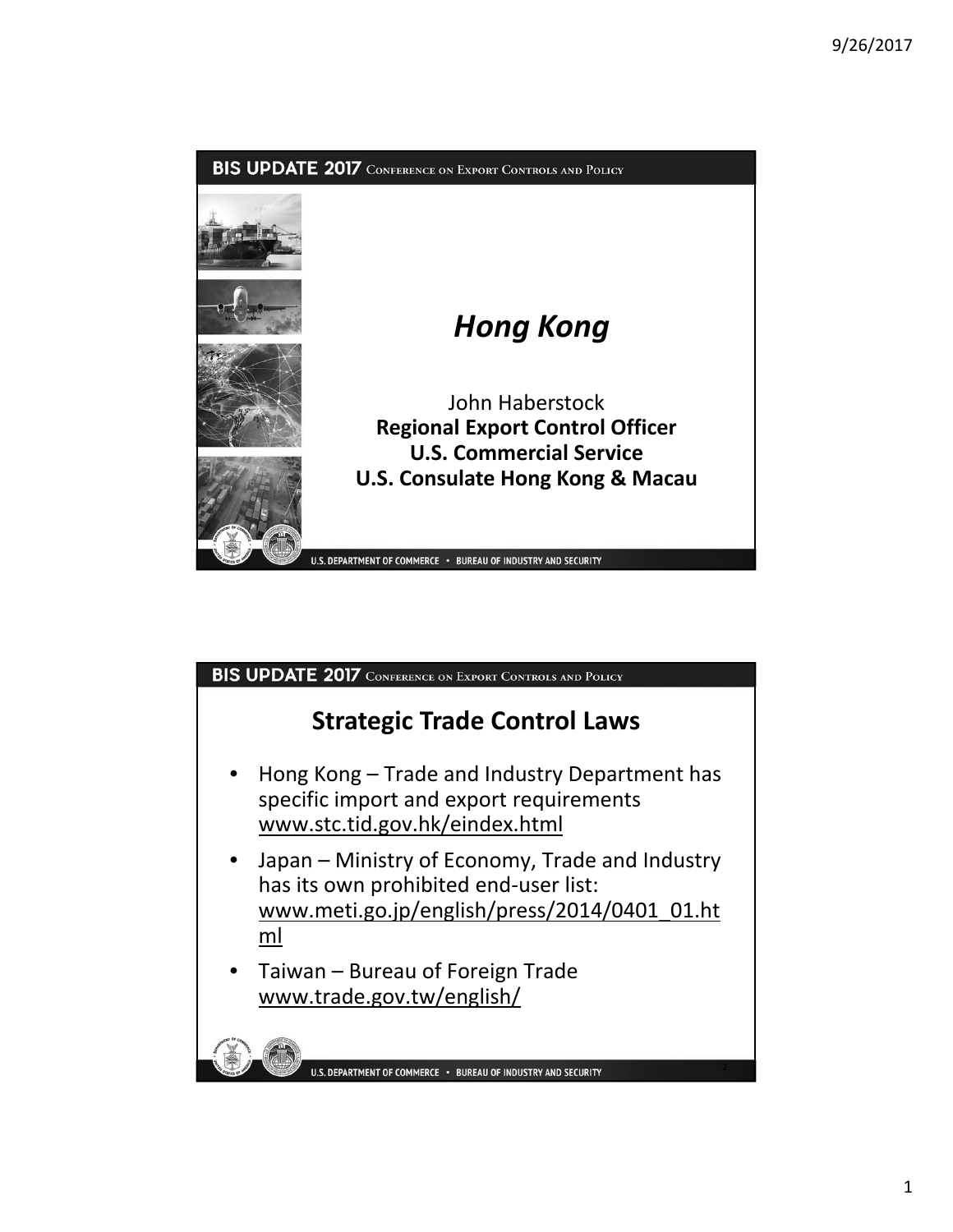

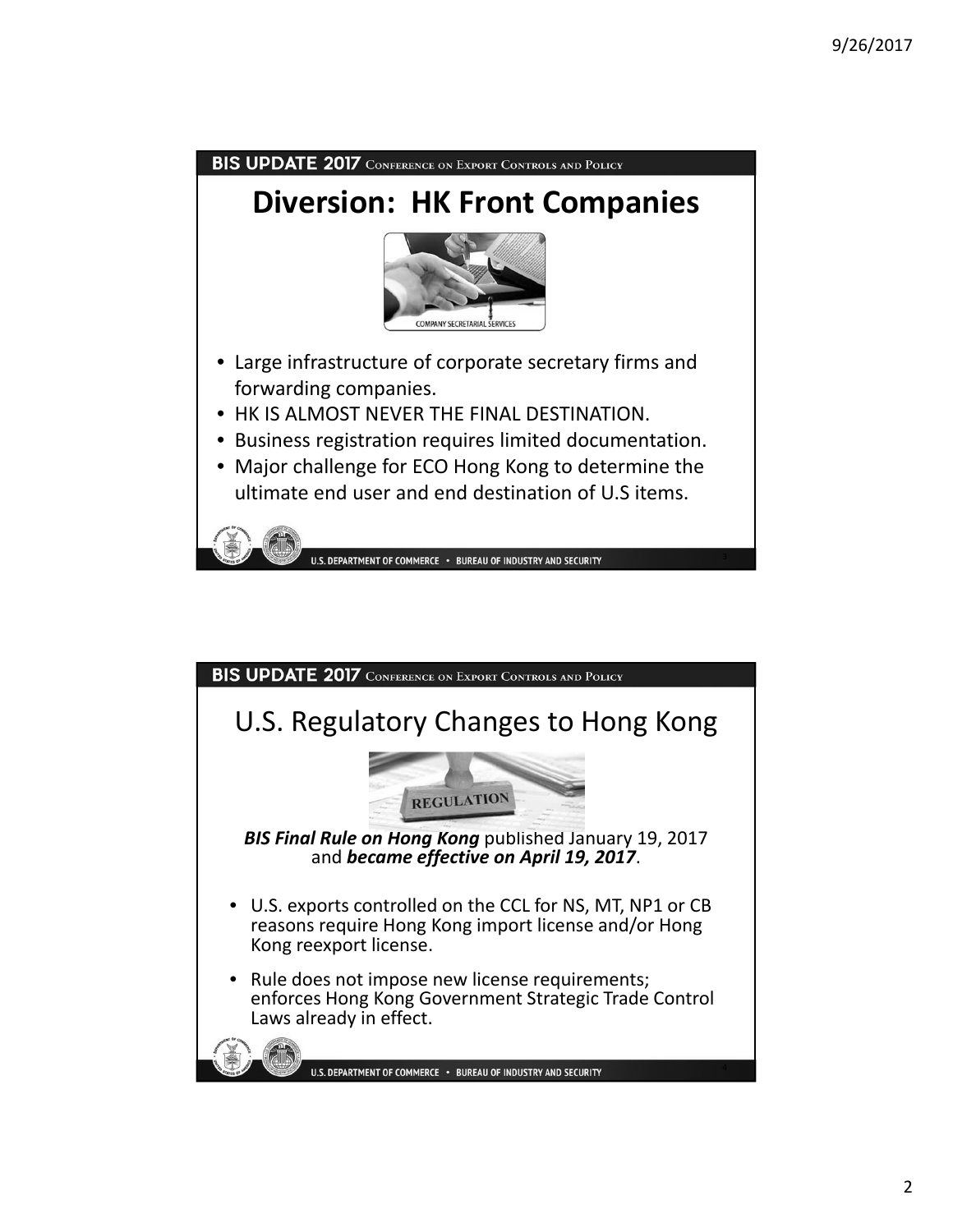



- No knowledge of end user statement
- No knowledge of export control regs.
- Never applied for a HK import/export license.
- Never had direct contact with U.S. exporter.

U.S. DEPARTMENT OF COMMERCE . BUREAU OF INDUSTRY AND SECURITY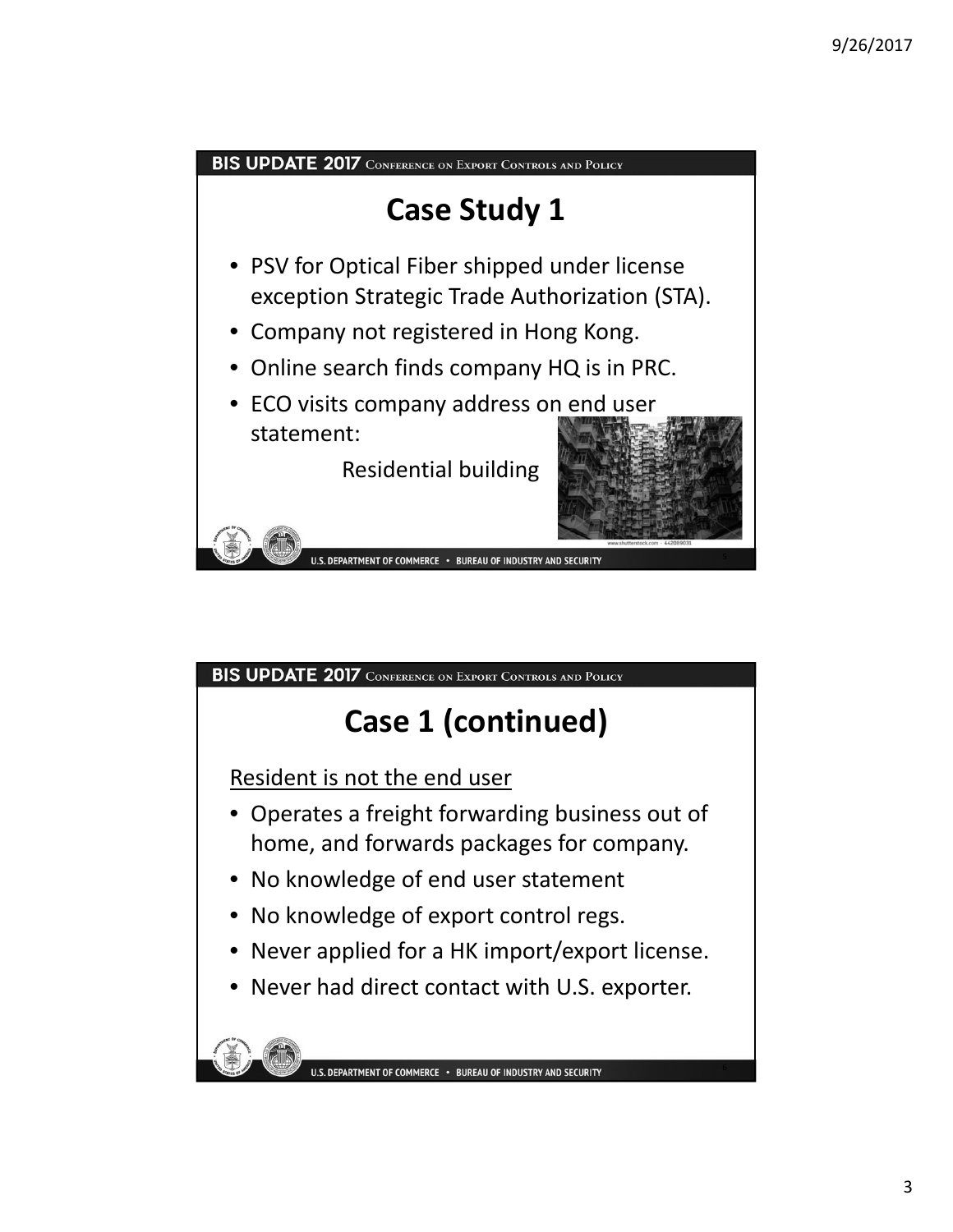

## BIS UPDATE 2017 CONFERENCE ON EXPORT CONTROLS AND POLICY

## Lessons Learned

- 1) STA: Understand and explain license exceptions.
- 2) Confirm ultimate end user.
- 3) Basic online research shows company is not registered in Hong Kong; shipment location is a residence. Utilize local database and information resources to better vet your clients.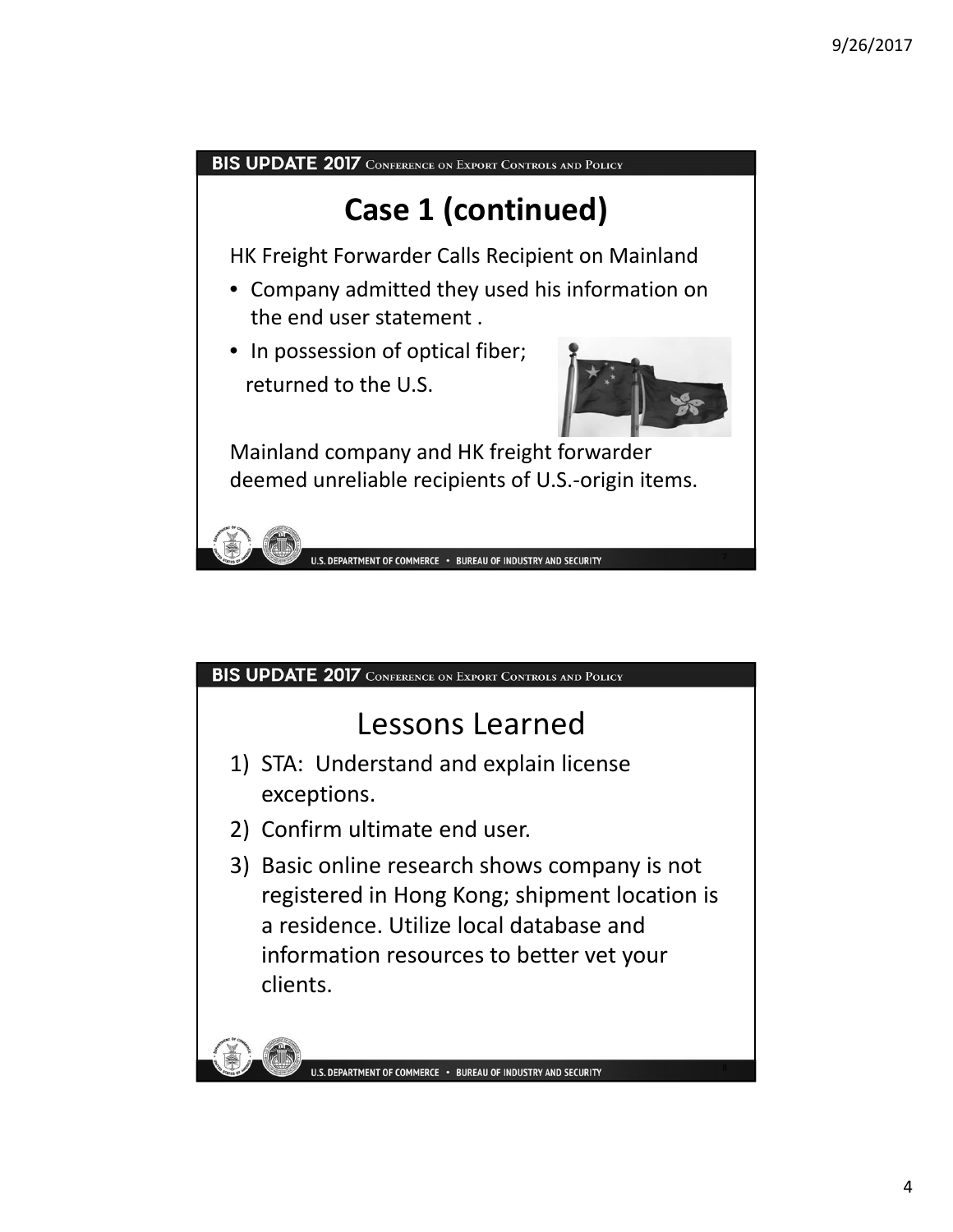

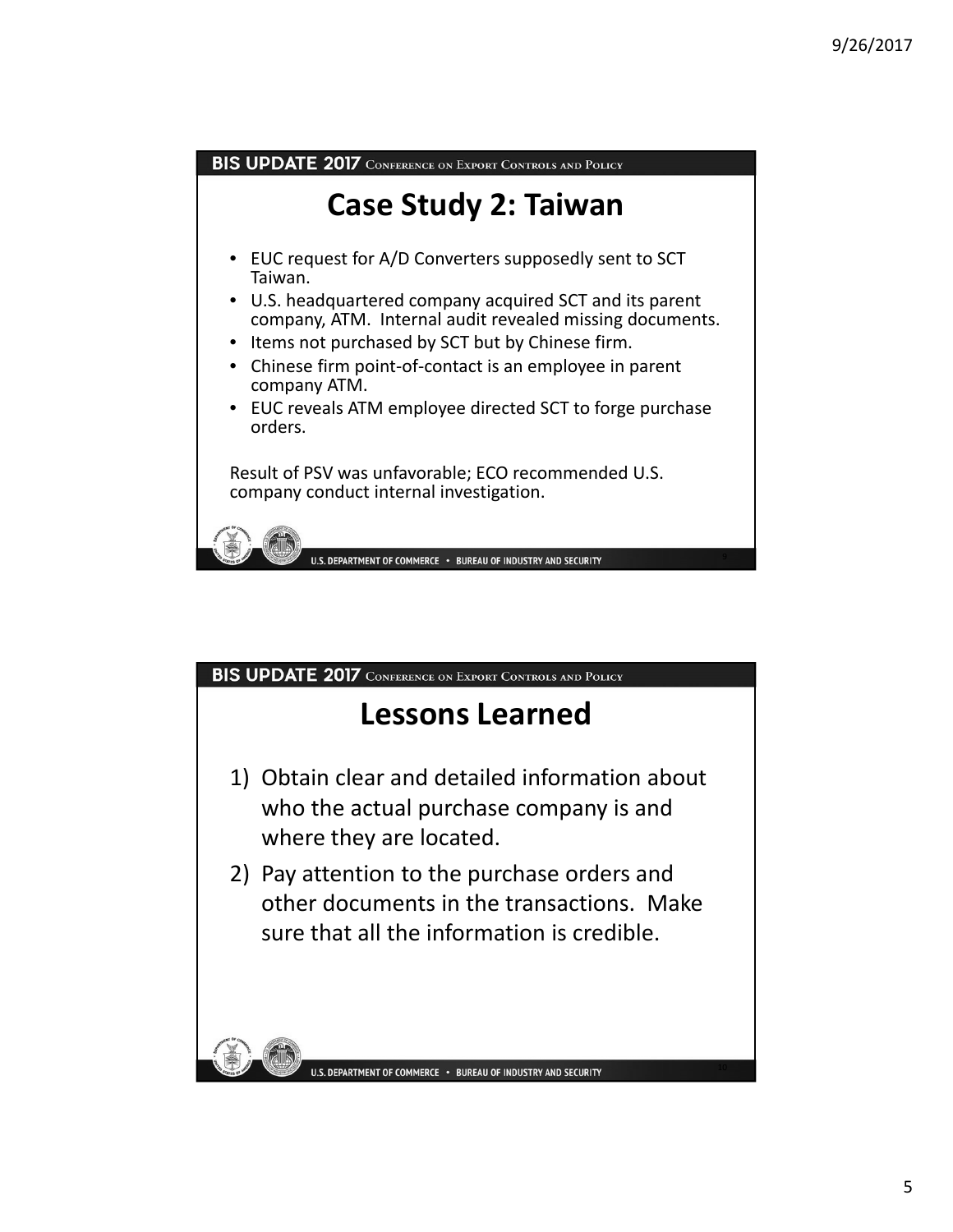

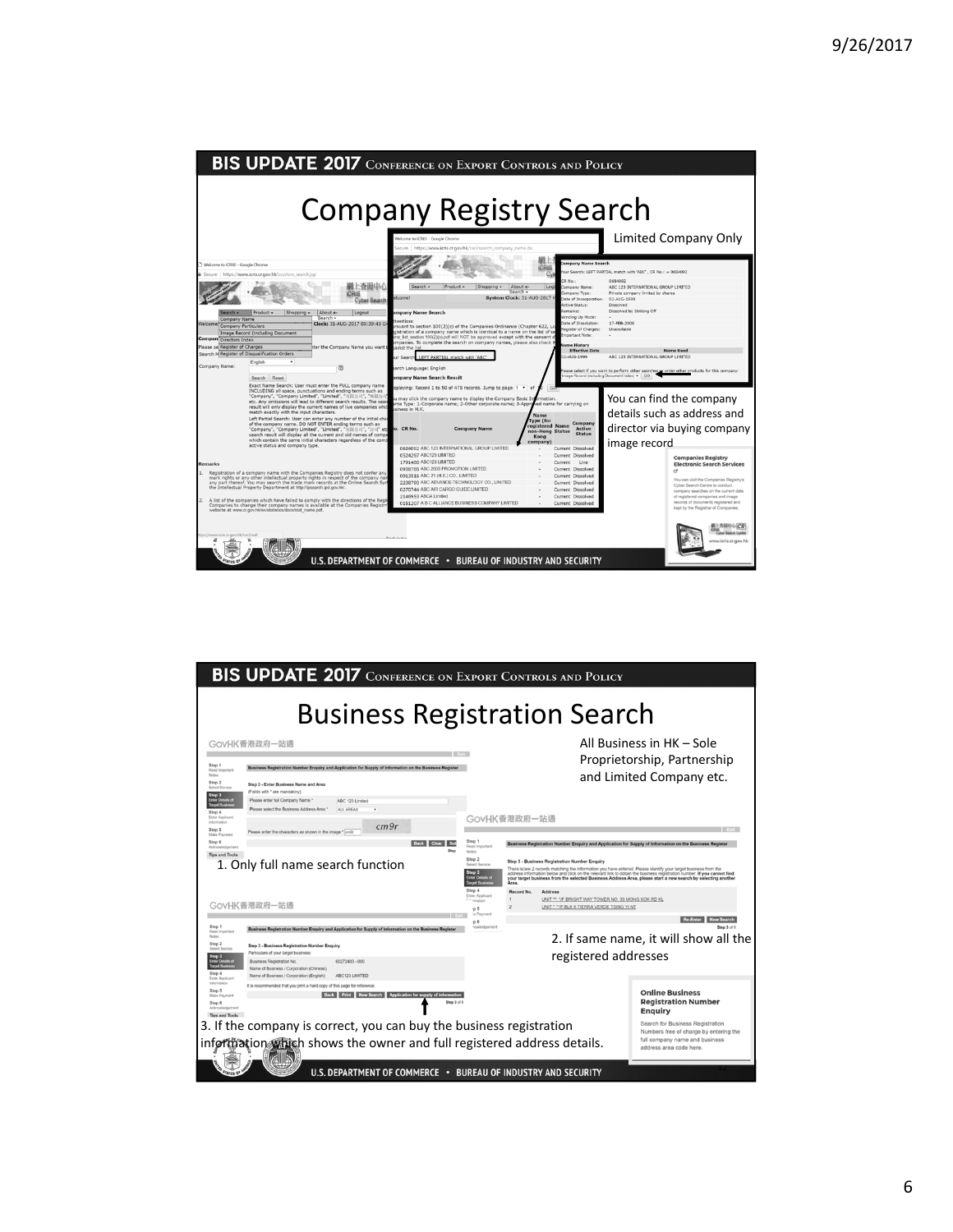BIS UPDATE 2017 CONFERENCE ON EXPORT CONTROLS AND POLICY **Red Flag indicators** • No company registration in Hong Kong and/or similar company in mainland. • Address is shared with multiple companies. Purchaser info does not match company (Chinese number). • Director is from North Korea, Iran, or other country of diversion concern. • End-user address is incomplete. • Suspicious or vague End‐User Statements with no stamp. • Deal too good to be true. – Priced above market rate, or sale does not follow typical negotiation pattern. U.S. DEPARTMENT OF COMMERCE . BUREAU OF INDUSTRY AND SECURITY